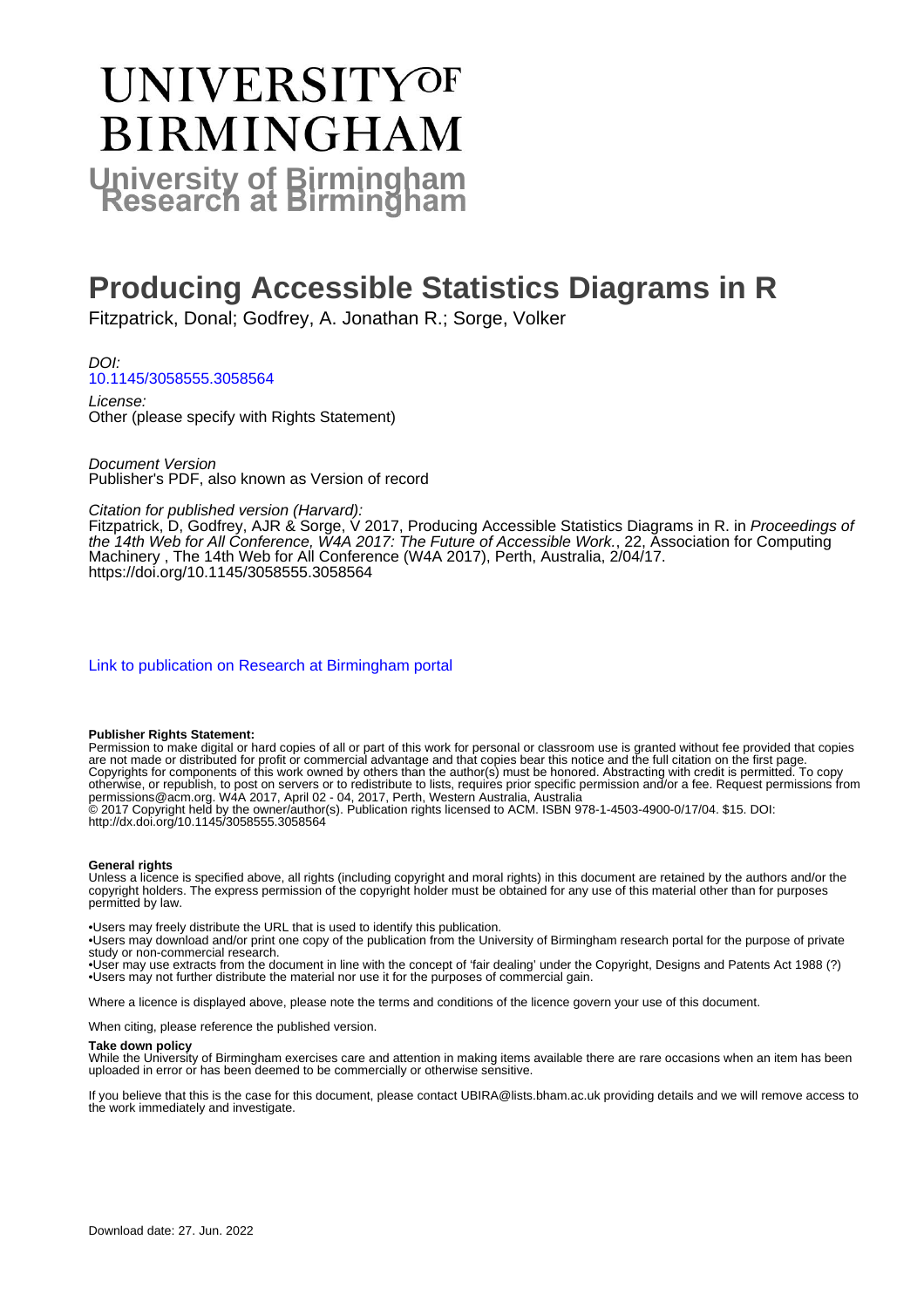# **Producing Accessible Statistics Diagrams in R**

Donal Fitzpatrick Dublin City University, Ireland donal.fitzpatrick@dcu.ie

A. Jonathan R. Godfrey Massey University, New Zealand A.J.Godfrey@massey.ac.nz

Volker Sorge University of Birmingham, UK V.Sorge@cs.bham.ac.uk

# ABSTRACT

Blind people are at risk of being left behind in the information age if efforts are not made to improve the access to information that is not traditionally conveyed in text, whether that text be accessed in braille, audio, or a computer's screen reading software. Most graphics summarise a scene or some aspect of data that the author hopes will inform their audience; good statistical graphics are commonly used to great effect for the sighted world, but are practically useless to a blind audience. Our work aims to provide an accessible way for blind users to easily, efficiently, and most importantly accurately, explore and query the data contained in diagrams such as bar charts, box plots, time series, and many more. We employ the statistical software environment R to compute rich semantics for these diagrams and make them web accessible by supporting screen reading and interactive exploration.

# CCS Concepts

Human-centered computing, Accessibility technologies

## Keywords

STEM Accessibility, accessible diagrams, Statistics

# 1. INTRODUCTION

It has been argued in [4] that blind people need to become producers of graphics, not just consumers of the information in those graphics if they are to have the same opportunities and outcomes in education and employment as their sighted peers take for granted. Providing a blind person with the confidence that they can independently produce a document for the sighted world is a gold standard for accessibility of the tools used to produce that document.

Since the emergence of products such as Nomad [7] in the late 80s, ongoing efforts have attempted to provide accessible solutions to enable blind people to explore a range of different types of diagram. Such solutions, however, all rely on utilising extra hardware to provide this increased level

*W4A 2017, April 02 - 04, 2017, Perth, Western Australia, Australia*

© 2017 Copyright held by the owner/author(s). Publication rights licensed to ACM. cISBN 978-1-4503-4900-0/17/04. . . \$15.00

DOI: http://dx.doi.org/10.1145/3058555.3058564

of access [2, 5, 1]. The work described here is based on the principle that the blind user should not need to make use of any additional hardware in order to explore the diagram. Another core precept is that the blind statistician should be able to obtain the same information from the graph as their sighted peers.

As simple textual summarisation is generally not enough to convey the meaning of a graphic, we aim to support statisticians in engaging with diagrams that goes beyond simply viewing the arrangement of data. the process of producing accessible diagrams begins inside R itself by augmenting the statistical model and semantically enriching the generated graphics to make them accessible. This results in diagrams whose individual components are more conducive to interactive exploration using a hierarchical navigation model that supports screen reading, together with synchronised highlighting and magnification. We first present an overview of some of the statistical diagrams we are currently working with (Sec. 2, give an overview of the process that allows us to make them web accessible in Sec. 3, before elaborating on our generic hierarchical navigation model in Sec. 4.

#### 2. STATISTICAL GRAPHICS

Broadly speaking, statistical graphics fall into two categories; information is depicted using either spaces or points, but in both cases, it is the comparison between areas or points that should convey the salient features within the data being represented to the intended audience in a way that is possible but less efficient or effective in prose. We have initially concentrated on working with a number of particularly important diagrams, that can roughly be divided into two groups.

#### 2.1 Discrete Data Graphs

Bar charts are a common form used to represent the frequency of data points in different categories. Particular types of bar charts include histograms, where data is clustered into discrete intervals that are given on the x axis, while the frequency of points in each interval is given along the y axis. A histogram uses area to convey information to represent frequencies as an effective visual medium, but the information itself does not need to be represented this way. Tabulating might be seen as a reasonable alternative to a histogram, but this would lack some manipulations that are possible using the graphic. For example, a sighted user would scan across the bars and notice the peaks and any gaps or outliers. Determining these features from a tabulated set of frequencies is possible, but is no longer standard

Permission to make digital or hard copies of all or part of this work for personal or classroom use is granted without fee provided that copies are not made or distributed for profit or commercial advantage and that copies bear this notice and the full citation on the first page. Copyrights for components of this work owned by others than the author(s) must be honored. Abstracting with credit is permitted. To copy otherwise, or republish, to post on servers or to redistribute to lists, requires prior specific permission and/or a fee. Request permissions from permissions@acm.org.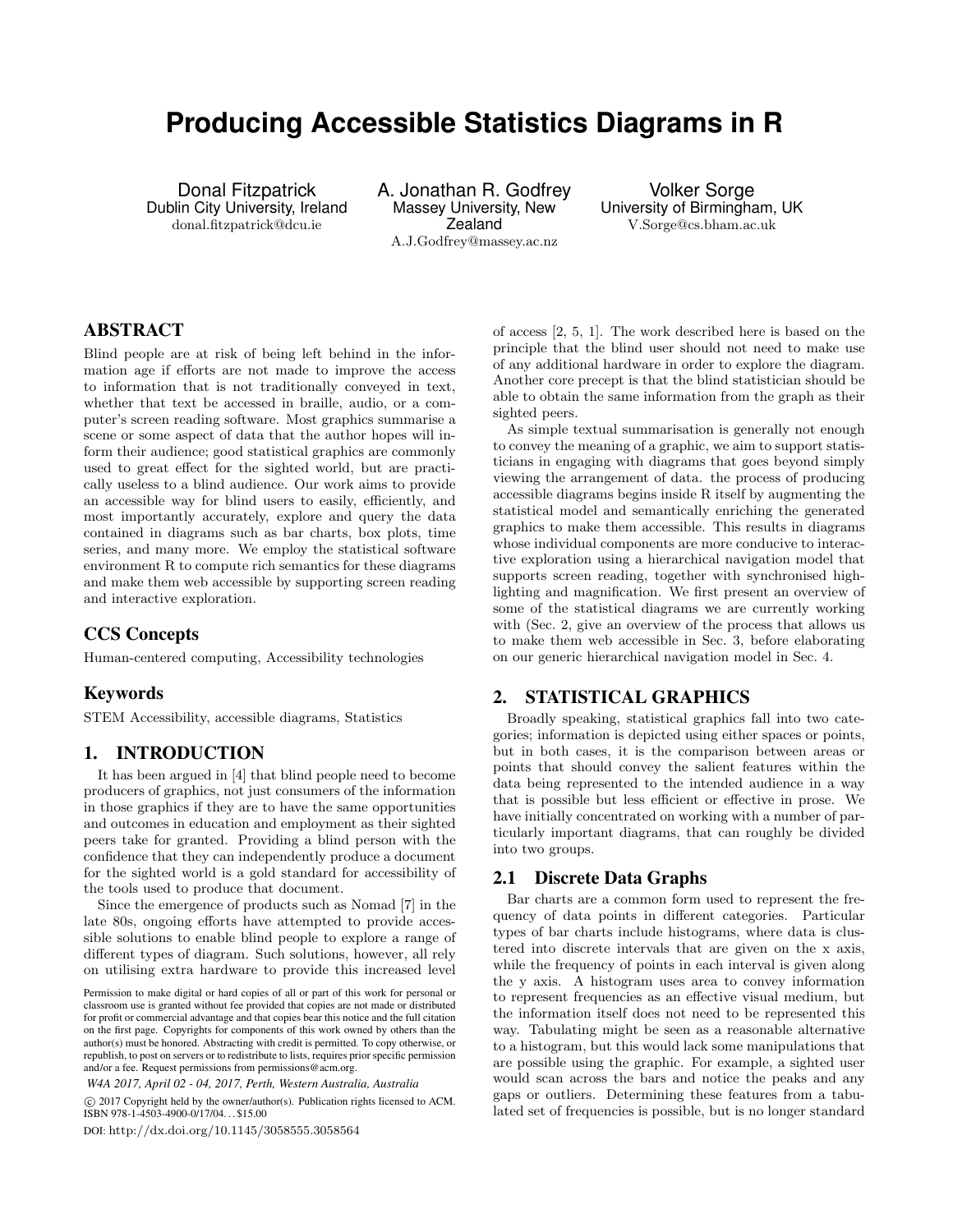

Figure 1: Discrete data graphs



Figure 2: Continuous data graphs

practice.

An example of a histogram is given on the left of Figure 1. As the majority of examples we present, it is generated from sample data on air quality given in R and can therefore be easily reproduced. The particular histogram represents Ozone values over a period of 153, days and it contains both outliers as well as gaps in the data.

A boxplot (also referred to as a box and whisker plot) uses both areas and points to convey different aspects of the data being represented. The box is bounded at its ends using the lower and upper quartile and the median of the data is represented as a line segment that bifurcates the box. The user determines if the median is closer to either quartile to help assess the symmetry of the data. The whiskers extend out to the extremes of the data (minimum and maximum) as long as these are not thought to be too far from the bulk of the data as represented by the box. If points are too extreme, the whiskers extend as far as the furthest point that is not considered unusual. The outliers are then identified with single point markers. It is also common to use comparative boxplots to highlight the dissimilarities between subgroups within a dataset. One might draw a boxplot for males and another for females and then be able to compare the medians, quartiles, presence of outliers and the like.

#### 2.2 Continuous Data Graphs

Although these graphs and their underlying data are not necessarily continuous in a strictly mathematical sense, they are meant to visually convey information that relies on the continuous interpretation of all data. That is, contrary to the discrete graphs, where, for instance, single bars conveyed interesting information in their own right, in continuous data graphs the visual representation of single data points is meaningless without considering their relationship to some or all other data points in the graph. Therefore, we can say that while the data can be discrete, their interpretation has to be continuous.

As an example consider the scatter plot on the very left of Figure 2. The data is discrete, in the sense that there is a finite number of data points that are clearly distinct. However, when reading the graph one is not concerned with the single points and their value, but rather with the curve represented by the overall arrangement of the points in the two-dimensional grid, as well as with respect to the uniformity distribution data points or clusters they form. Consequently, presenting data point by point to a blind reader would be absolutely useless.

#### 3. CREATING ACCESSIBLE DIAGRAMS

We generate accessible diagrams using the R statistical software application [8]. We produce diagrams in scalable vector graphics (SVG) together with rich semantic information in a bespoke XML format for the DIAGcess Javascript library [9], which enables screen reading and interactive exploration of diagrams in any browser. In this section we describe the process and the software packages involved.

R is a programming language and software environment for statistical computing that allows the efficient manipulation of statistical data and their graphical representation offering a host of different diagrams and rendering options. As R is commonly used by working statisticians, both in academia and industry, integrating the ability to generate accessible graphics directly should decrease the hurdle for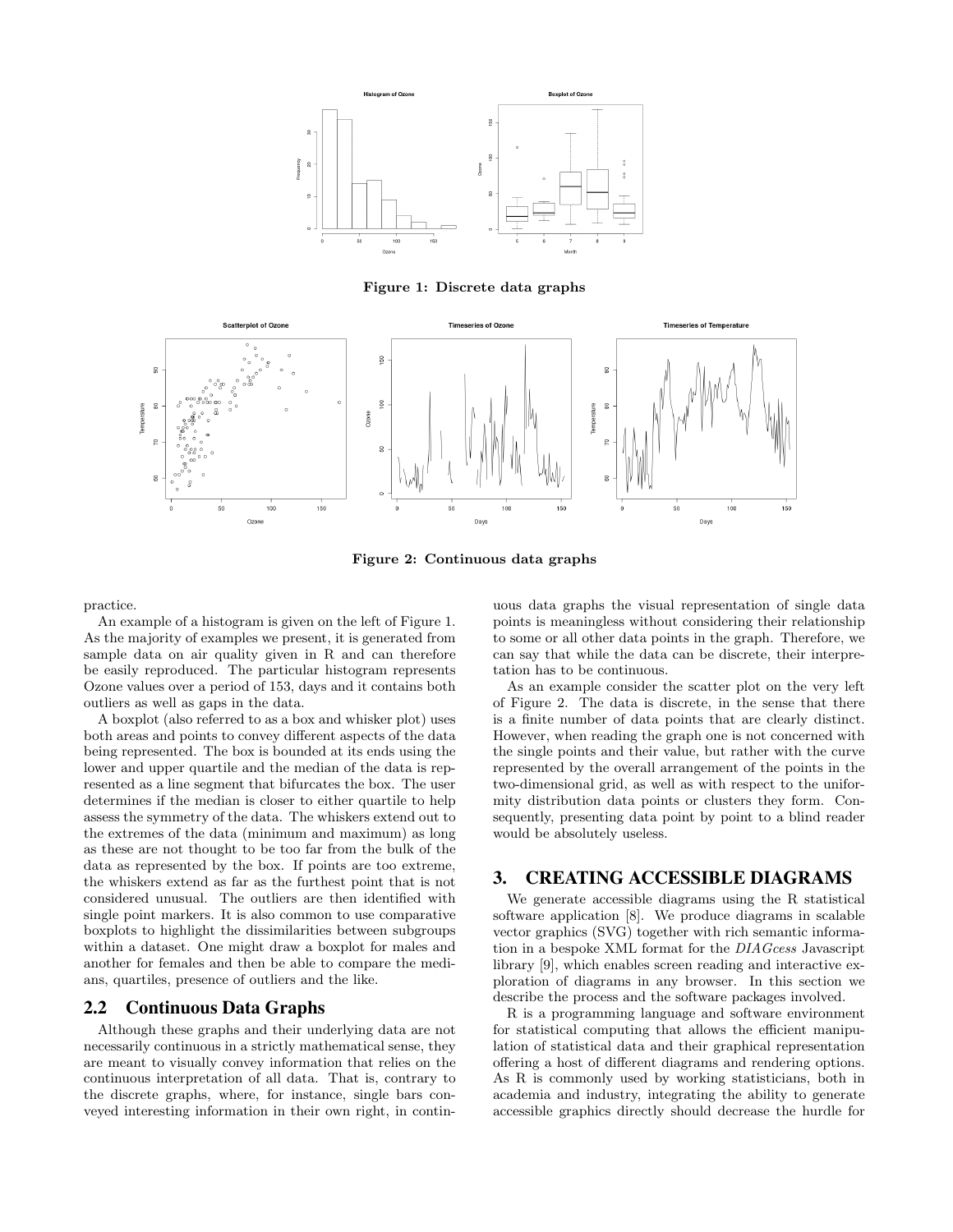adoption. R has two major graphics systems, a base system that has existed since the initial developments of R and the alternative grid system. Since the latter provides low-level tools to create advanced statistical graphics and to programmatically augment and manipulate them, we have chosen it as the basis for our work, together with the gridSVG package [6] as the output device to generate SVG. Again, R has a variety of graphics' devices that create scalable vector graphics (SVG), however only gridSVG provides sufficiently detailed hierarchical structures in the SVG to support the semantic interpretation and manipulation that we need.

We semantically enrich the statistical data by directly augmenting the grid diagram model and generating XML with the structured semantic content. We have implemented the enrichment process as an extension to R's  $BrailleR$  [3] package, an add-on specifically targeted to the needs of blind users. In its initial form, BrailleR was intended to summarise graphical information available in text form by describing only what the sighted user can see, but without trying to convey any meta-information that could be gained by interpreting the shape of the graph. For example, in the case of a histogram, the generated text would only contain the total number of items, the midpoints of bars, (also called bins) and the counts of objects in each bin, while the shape of the distribution is left to the user's imagination to determine.

In our current work, however, we wish to go beyond this, enabling a blind user to perceive the same information as their sighted peers. Consequently, we use BrailleR to compute rich semantic information on a diagram, its components and their relationship to each other, generating a multilayered hierarchy that we represent as in a bespoke XML structure to be directly used by the DIAGcess web front end.

DIAGcess is a Javascript library that allows for screen reading and interactive exploration of annotated SVG diagrams in any browser. It was originally designed for the navigation of chemistry diagrams [9] but has since been extended to deal with other, similarly annotated diagrams. It provides a hierarchical navigation model that enables the exploration of a diagram component-wise on different levels, while voicing information on the selected components together with magnification and synchronised highlighting.

The navigation model is derived from the generated XML structure, and associated to corresponding graphical components via the element IDs in the SVG, thereby effectively annotating the diagram with semantic and speech information. Both SVG and XML are loaded into the browsers DOM at run time, navigation is achieved via Javascript methods acting on the hierarchical structure, while enacting visual effects using CSS and SVG viewport changes. For uniform treatment of SVG regardless of its structure or source, it needs to be transformed into a canonical form. In particular, in order to achieve a homogeneous user experience for synchronised highlighting and magnification, SVG containing transformations of graphical components need to be rewritten such that any transformations are applied locally only.

#### 4. GENERIC NAVIGATION MODEL

We employ a hierarchical navigation model that has been originally developed for the presentation of chemical diagrams [10]. The idea is to provide the user with a summary overview of the diagram they read, while also providing the possibility to explore components in more detail should they

wish to do so. We thereby support a simple arrow key navigation between elements, using up/down to switch between layers in the hierarchy and left/right to move between components on the same layer.

For statistical diagrams we generally work with three layers that comprise: (1) top level summary, (2) major component layer, and (3) single component exploration. Note that the single component exploration can be further broken down into multiple hierarchical layers depending on the complexity of the information that is presented, and that navigation between major components is only possible on the second layer. That is, when exploring a single component on layer three, one can not move directly into an neighbouring component without moving back up one layer first. This has not only the advantage that component description and navigation can be fully localised, but also that the reader retains their orientation, which component of the diagram they are currently exploring.

During navigation the components of the diagram under consideration are screen read either with a short or detailed description, depending on the user's preference settings, together with synchronised highlighting and optional magnification of the elements in the SVG.

We describe our particular navigation model for graphs in general, before breaking down the differences in treating discrete and continuous data graphs. We illustrate our exposition with the example of the Ozone histogram from Figure 1, where Figure 3 presents some of the navigation steps in different states of highlighting and magnification.

The top level summary consists of the title only or, in verbose mode, the title together with a summary of the range of the graph. In the histogram example, the top level is aurally rendered as either "Histogram of Ozone" or "Histogram showing 9 bars for Ozone over the range 0 to 150 and Frequency from 0 to 30." and visually corresponds to the left-most diagram in Figure 3,

The major component layer for every two-dimensional function graph consists of the following four elements, where the first three are common to all graphs:

- Title component: This comprises the title of the diagram as well as further information such as a subtitle or additional text. This information can be navigated during single component exploration.
- X axis: This summarises values and range of the X axis. This corresponds to the second from the left image in Figure 3 for our histogram example, which is aurally rendered as "X axis Ozone" and "X axis Ozone ranges from 0 to 150" in verbose mode. In single component exploration the axis title and the single ticks can be read step by step. E.g., the exploration of "Tick mark 0" is shown in the middle diagram in Figure 3.
- Y axis: This is analogous to the X axis.
- Data content: This is the actual important information of the graph and its presentation as well as step-wise exploration varies for the different types of graphs.

For histograms the centre (see Figure 3 second from the right) is described in terms of number of bars and optionally in terms of the highest bars. These bars can then be explored stepwise from left to right on the single component level, presenting details on the values they represent. For